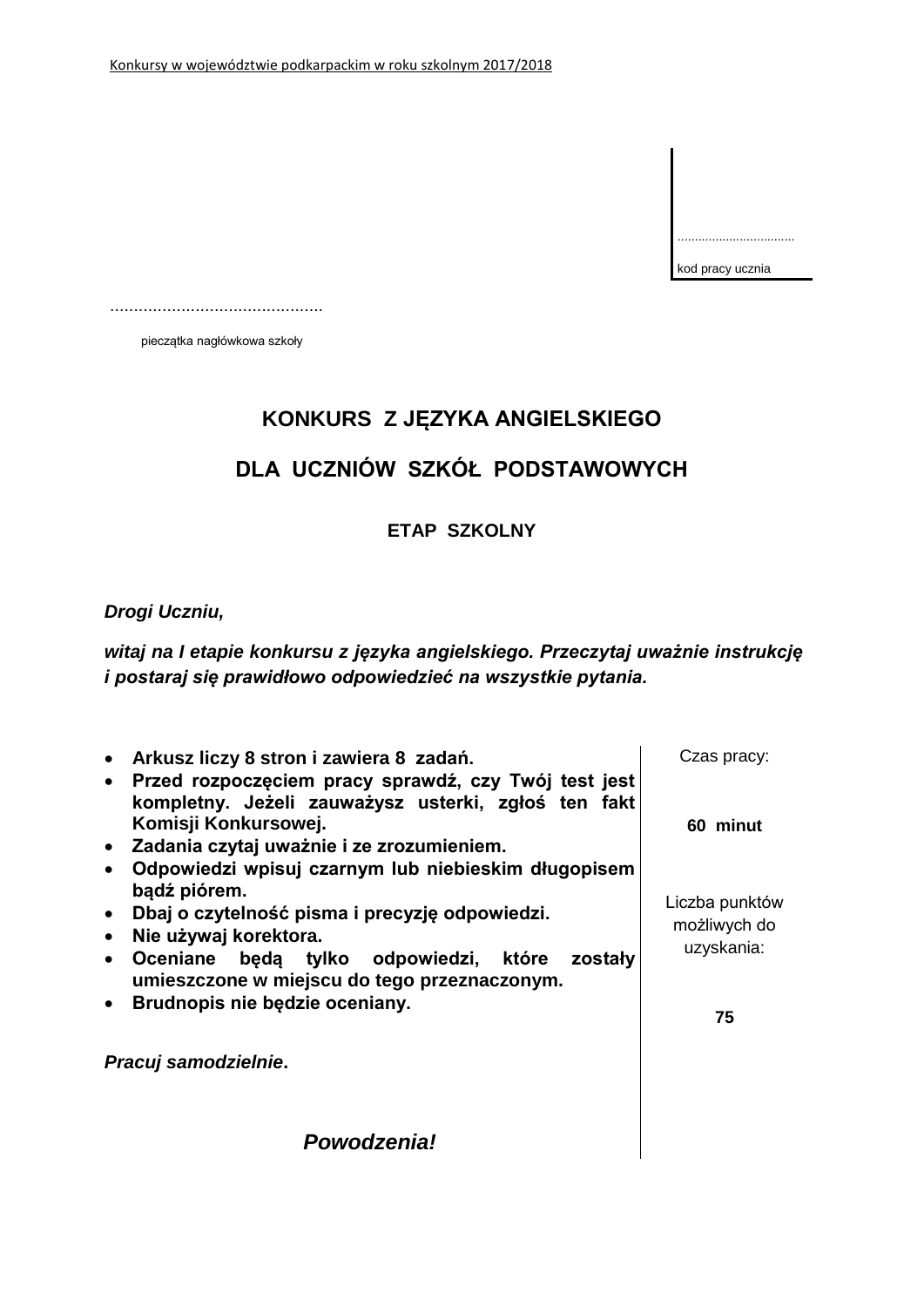# **I. Przeczytaj tekst. W luki (1-7), które są w tekście wstaw zdania (A-H). Jedno zdanie zostało podane dodatkowo i nie pasuje do żadnej luki. Rozwiązania wpisz do tabeli. (7 punktów)**

### **IDEAL HOBBY**

Kids learn at school. **1)..............** Adults work. However, all those people have one thing in common. **2)………..**. It is important to find something interesting that you can do in your free time, something that can be your favourite activity. People who have their own hobby are never bored and seem to be happier.

There are many different types of hobbies. **3)………**. Some people like travels and they visit different places around the world. People like that must be well-organized and prepared for their journeys. Travelling is not a short trip! **4)………..**. It is a hobby for people who are very patient, so not everyone likes it. If you are an active person, you can play volleyball. Volleyball is a sport for tall people. But if you do it just for fun, you can also play it even if you are short. **5)……… .** Not everyone is talented enough to be the next Picasso, but it is a good way to express your feelings. **6)……….. .** This instrument is hard to learn, but when you finally know how to play it, you will really enjoy it, because it is more unique than, for example, the guitar.

To find your perfect hobby you need to ask yourself what you are interested in. **7) ……….** . Your hobby must be something that makes you feel good and relaxed.

- A) So finding the one for you isn't a problem.
- B) The youth go to university.
- C) There are also people who like contact with nature and they go fishing.
- D) Everyone loves doing sport.
- E) Don't try to become a football player if you don't like sport.
- F) People who are not afraid of working hard can try playing the violin.
- G) If you like art, you can try to paint.
- H) This thing is their spare time.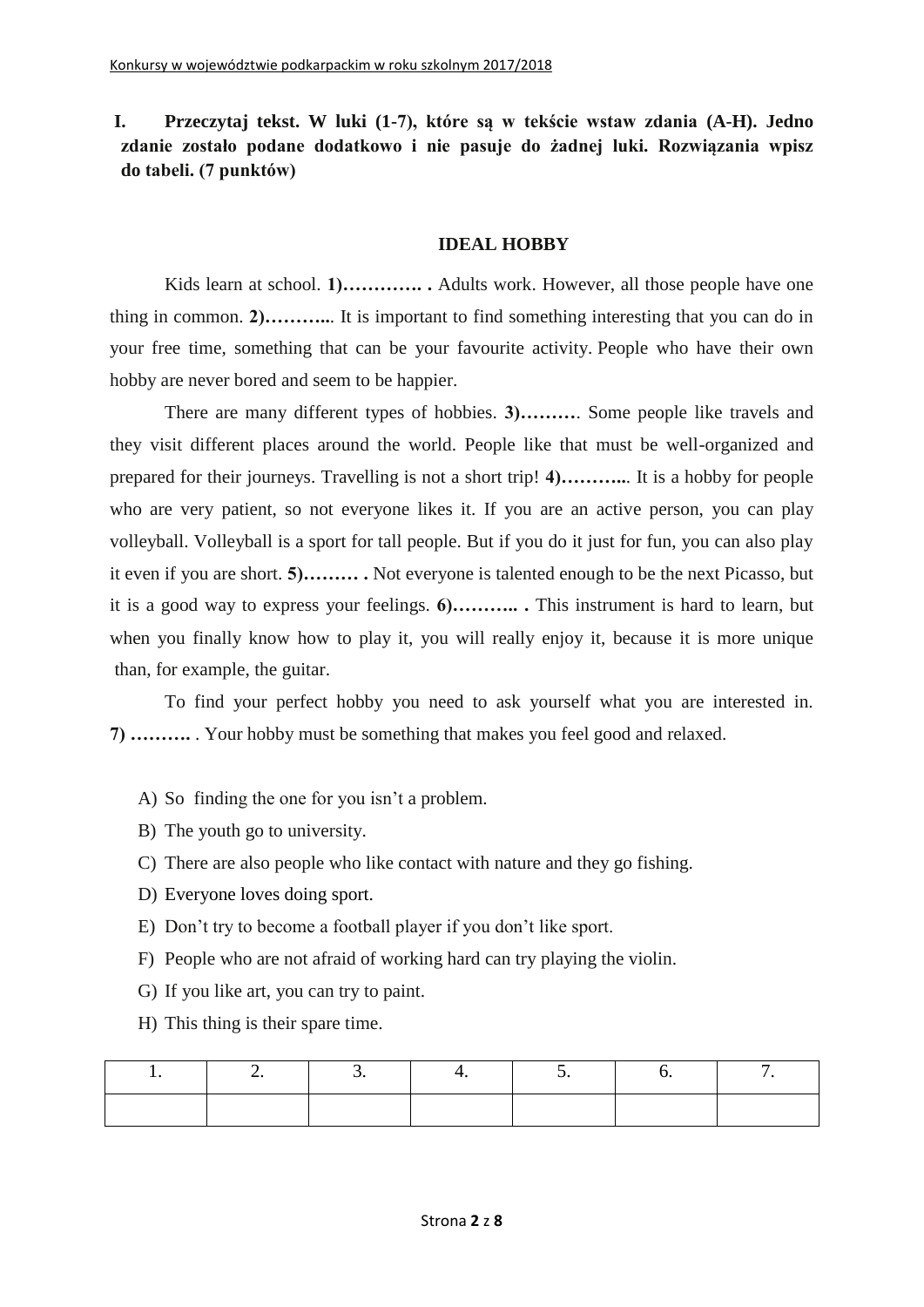**II. Dopasuj słowa z ramki do podanych poniżej definicji. 10 słów zostało podanych dodatkowo i nie pasuje do żadnej definicji. (10 punktów)**

**lake guide cardigan tangerine flat knife writer coach pear curtain printer fork office carpet hoodie garlic tram island pepper driver** 

- 1. A set of rooms to live in on one floor of a building, usually in the city ………………………………………
- 2. A fruit like a small orange ……………………..
- 3. A piece of material that hangs down a window …………………………
- 4. A machine that is connected to a computer and produces texts or images on paper - …………………………..
- 5. A thing for cutting with a metal blade and a handle ……………………
- 6. A jumper with a hood  $\dots$   $\dots$   $\dots$   $\dots$   $\dots$   $\dots$
- 7. An area of land which has water around it …………………………
- 8. A vegetable like a small onion with very strong taste and smell ……………
- 9. A means of transport that carries people around a city and moves along metal lines - ……………………
- 10. A person whose job is to show and talk about interesting places to visitors -

**III.Wstaw w odpowiedniej formie czasowniki, które są w nawiasach. (10 punktów)**

- 1. My parents …………………...…… (not/come) from Warsaw. Dad ……………...…(be) born in the USA and mum ……………..………………… (come) from Cracow.
- 2. What  $\ldots$   $\ldots$   $\ldots$   $\ldots$   $\ldots$   $\ldots$   $\ldots$   $\ldots$   $\ldots$   $\ldots$   $\ldots$   $\ldots$   $\ldots$   $\ldots$   $\ldots$   $\ldots$   $\ldots$   $\ldots$   $\ldots$   $\ldots$   $\ldots$   $\ldots$   $\ldots$   $\ldots$   $\ldots$   $\ldots$   $\ldots$   $\ldots$   $\ldots$   $\ldots$   $\ldots$   $\ldots$   $\ldots$   $\ldots$   $\ldots$  - Kate and Sam ……………………. (come) and we ………………………….. (chat)
- in the garden.
- 3. ………………………………..……………….. (you/be) busy right now?  $-$  Not really, I  $\ldots$   $\ldots$   $\ldots$   $\ldots$   $\ldots$   $\ldots$   $\ldots$   $\ldots$   $\ldots$   $\ldots$   $\ldots$  (browse) the net. Why?
	- Mary ………………………………….. (want) to go shopping. Would you like ……………………………… (join) us?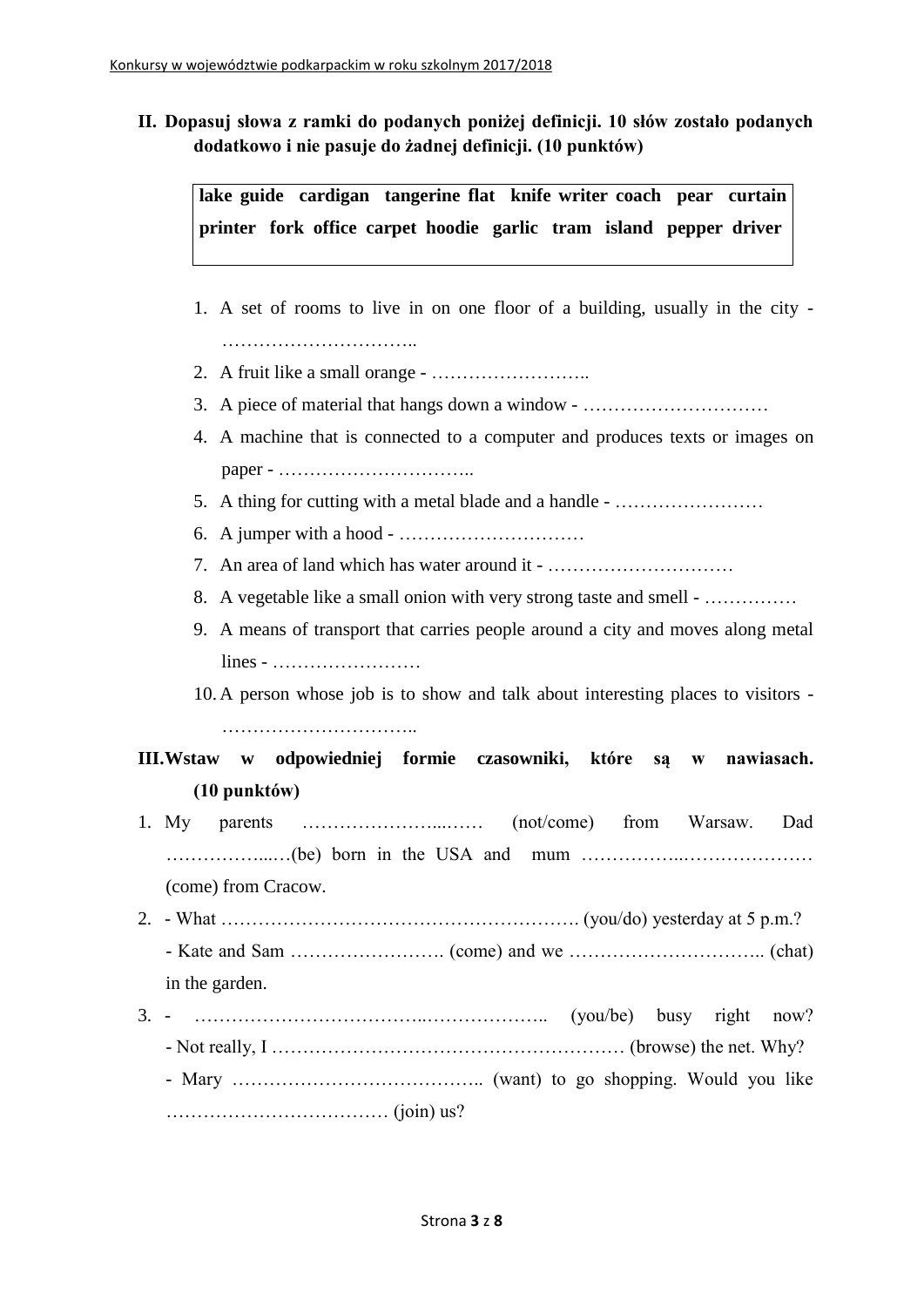### **IV.Zakreśl właściwą odpowiedź. (10 punktów)**

|  |  | a) It's b) There is c) They're d) There are           |  |                                                               |  |  |
|--|--|-------------------------------------------------------|--|---------------------------------------------------------------|--|--|
|  |  | 2. Don't touch it! It's not !                         |  |                                                               |  |  |
|  |  | a) your b) your's c) yours d) my                      |  |                                                               |  |  |
|  |  | 3. Mark  late for school on Monday.                   |  |                                                               |  |  |
|  |  | a) is often b) comes often c) often is d) often isn't |  |                                                               |  |  |
|  |  |                                                       |  |                                                               |  |  |
|  |  | a) any b) a little c) few d) a few                    |  |                                                               |  |  |
|  |  |                                                       |  |                                                               |  |  |
|  |  | a) Who's b) How c) Whose d) How old                   |  |                                                               |  |  |
|  |  | 6. - How are you? - I feel much  today.               |  |                                                               |  |  |
|  |  | a) bad b) worse c) worst d) the worst                 |  |                                                               |  |  |
|  |  |                                                       |  |                                                               |  |  |
|  |  | a) drive b) driving c) driver d) drove                |  |                                                               |  |  |
|  |  |                                                       |  |                                                               |  |  |
|  |  | a) during b) while c) on d) in                        |  |                                                               |  |  |
|  |  |                                                       |  | 9. I  Sarah tonight. I'll tell her you can come to the party. |  |  |
|  |  | a) won't meet b) going to c) am meeting d) meet       |  |                                                               |  |  |
|  |  |                                                       |  | 10. We  wear school uniforms in Poland. It isn't necessary.   |  |  |
|  |  |                                                       |  | a) mustn't b) can't c) can d) don't have to                   |  |  |

#### **V. Uzupełnij zdania jednym słowem.(10 punktów)**

- 1. Kim is …................…….. excited about the trip than I am.
- 2. John is very active, he …………………… jogging every day.
- 3. It's mum's birthday tomorrow so I'm ………………… a cake.
- 4. How ………….............…….. salt do we need?
- 5. Let's go ............................... a walk along the beach.
- 6. Last night I saw a film ….........……… was very moving.
- 7. Is there ……...................….. honey left or shall I buy some?
- 8. He met me as I ....................……….. going home.
- 9. Students have …..................…… do their homework on time.
- 10.I'm going to have a ............................ after lunch. I'm quite tired.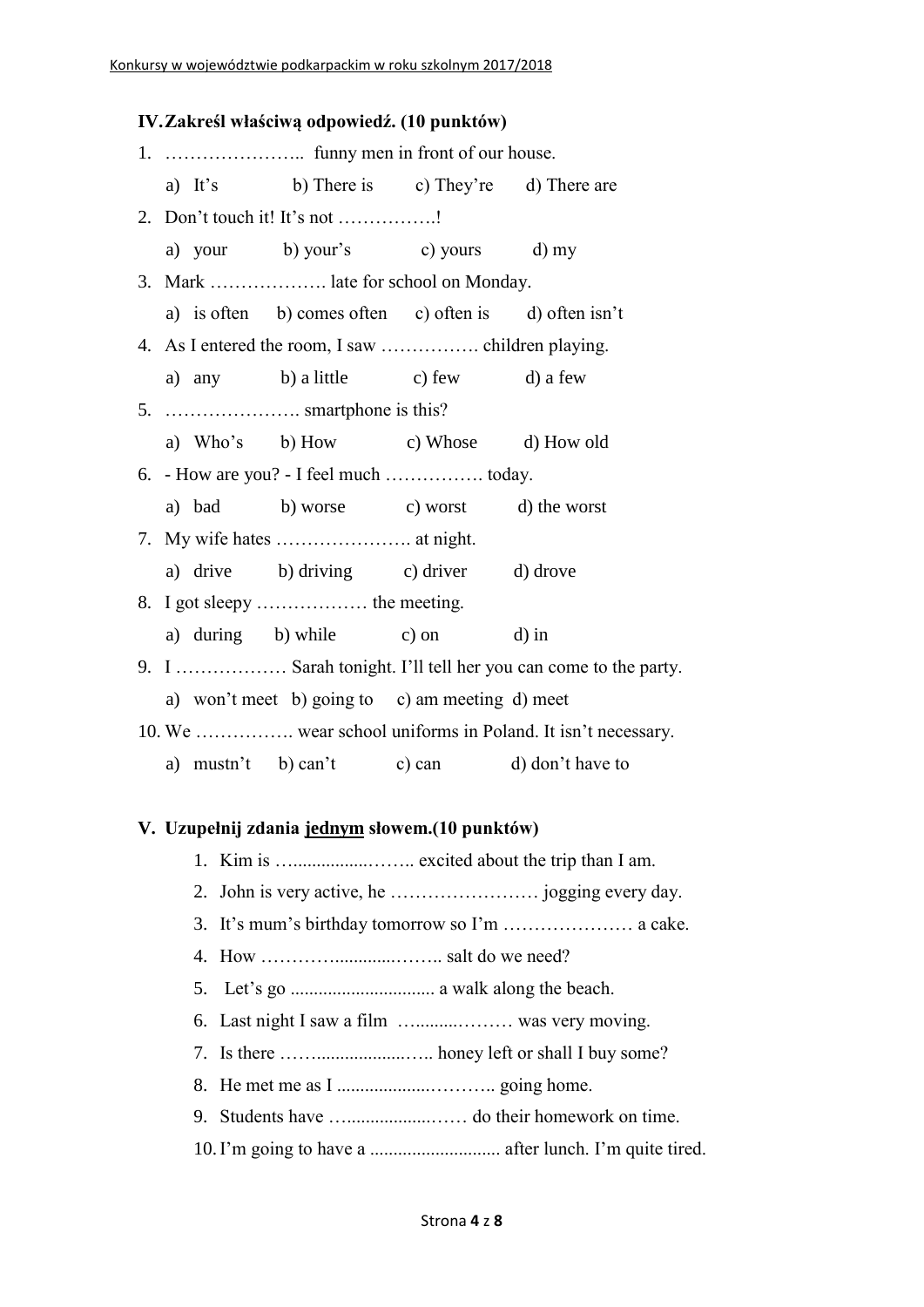### **VI. Przeczytaj tekst. Uzupełnij luki, wybierając do każdej z nich poprawną odpowiedź z podanych poniżej możliwości (a-d). Zakreśl wybraną odpowiedź (10 punktów)**

### **NIGHTMARE JOURNEY**

Last summer my friends and I decided to go to Scotland **1) ……..** a week. There were four of us so we agreed that the **2) .….** means of transport for us would be a car. After packing our things we left for Edinburgh.

Unfortunately, traffic jams in London were so heavy that it **3) ……** us almost 3 hours to get away from the city. Tired, but **4) …….** in a good mood we went onto the motorway and sped towards our destination. That was not the end of our problems, as after about 20 miles we **5) ......** a strange sound coming from the engine and soon we saw dark smoke coming from the bonnet. Our car would not go any **6) …….** Standing in the middle of nowhere we were wishing we had not gone on this trip. A few cars went by but none of them stopped to check if we needed any help. To make matters worse, it started to rain **7) ……** so we had to hide in the car. It was terribly cold inside as the heating **8) ……..** not work.

We were not surprised at all when a police car appeared just in front of us. 'What are you doing here? Don't you know it is forbidden to stop on the motorway? You will get a fine!' That was too much bad luck for us. Close to tears we tried to **9) …….** them our situation. Fortunately, everything ended happily as they towed us to the nearest garage and gave us a lift to the bus stop. We were in Edinburgh after another 3 hours and we had a fantastic time there.

Anyway, I will never go on holiday **10) ……..** car again.

|    | 1. $a)$ on     | $b)$ in    | c) for           | d) at       |
|----|----------------|------------|------------------|-------------|
| 2. | a) cheap       | b) cheaper | c) most cheapest | d) cheapest |
| 3. | a) took        | b) made    | c) did           | d) left     |
| 4. | a) still       | b) ever    | c) just          | d) only     |
|    | 5. a) listened | b) heared  | c) heard         | d) listen   |
|    | 6. a) far      | b) farer   | c) further       | d) farest   |
|    | 7. a) heavy    | b) strong  | c) heavily       | d) strongly |
|    | $8. a)$ does   | b) did     | c) was           | d) will     |
| 9. | a) tell        | b) say     | c) speak         | d) explain  |
|    | $10. a$ ) in   | b) on      | c) through       | d) by       |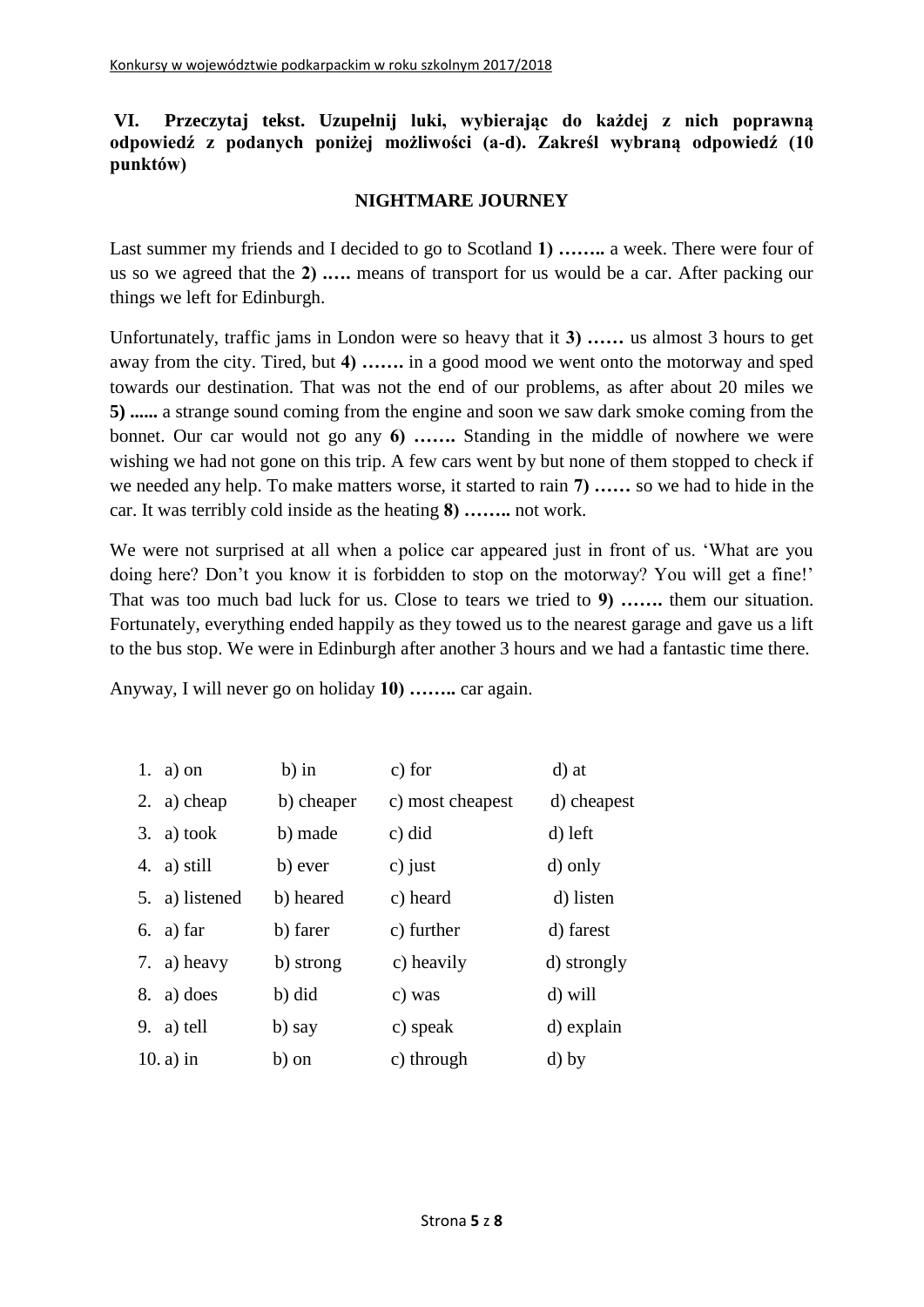# **VII. Do zdań (1-10) dopasuj odpowiednie reakcje (A-N). Trzy reakcje zostały podane dodatkowo i nie pasują do żadnego zdania. Rozwiązania wpisz do tabeli. (10 punktów)**

- 1. Would you mind if I opened the window?
- 2. How's your mother?
- 3. Why don't we go to a restaurant?
- 4. I'd like to exchange these shoes for a bigger size.
- 5. Have you booked a table, Sir?
- 6. I didn't pass my driving test.
- 7. What's the weather like?
- 8. My plane takes off in an hour.
- 9. What nationality is she?
- 10. I'm free on Saturday.
- A) Do you have a receipt?
- B) How about going shopping?
- C) Yes, I love reading.
- D) Good idea!
- E) It's foggy.
- F) German.
- H) Yes, I would.
- I) Yes, the name is Jones.
- J) Have a nice flight.
- K) She's fine.
- L) Not at all.
- M) She's pretty.
- N) What bad luck!

|  |  |  |  | 2. 3. 4. 5. 6. 7. 8. 9. |  |
|--|--|--|--|-------------------------|--|
|  |  |  |  |                         |  |
|  |  |  |  |                         |  |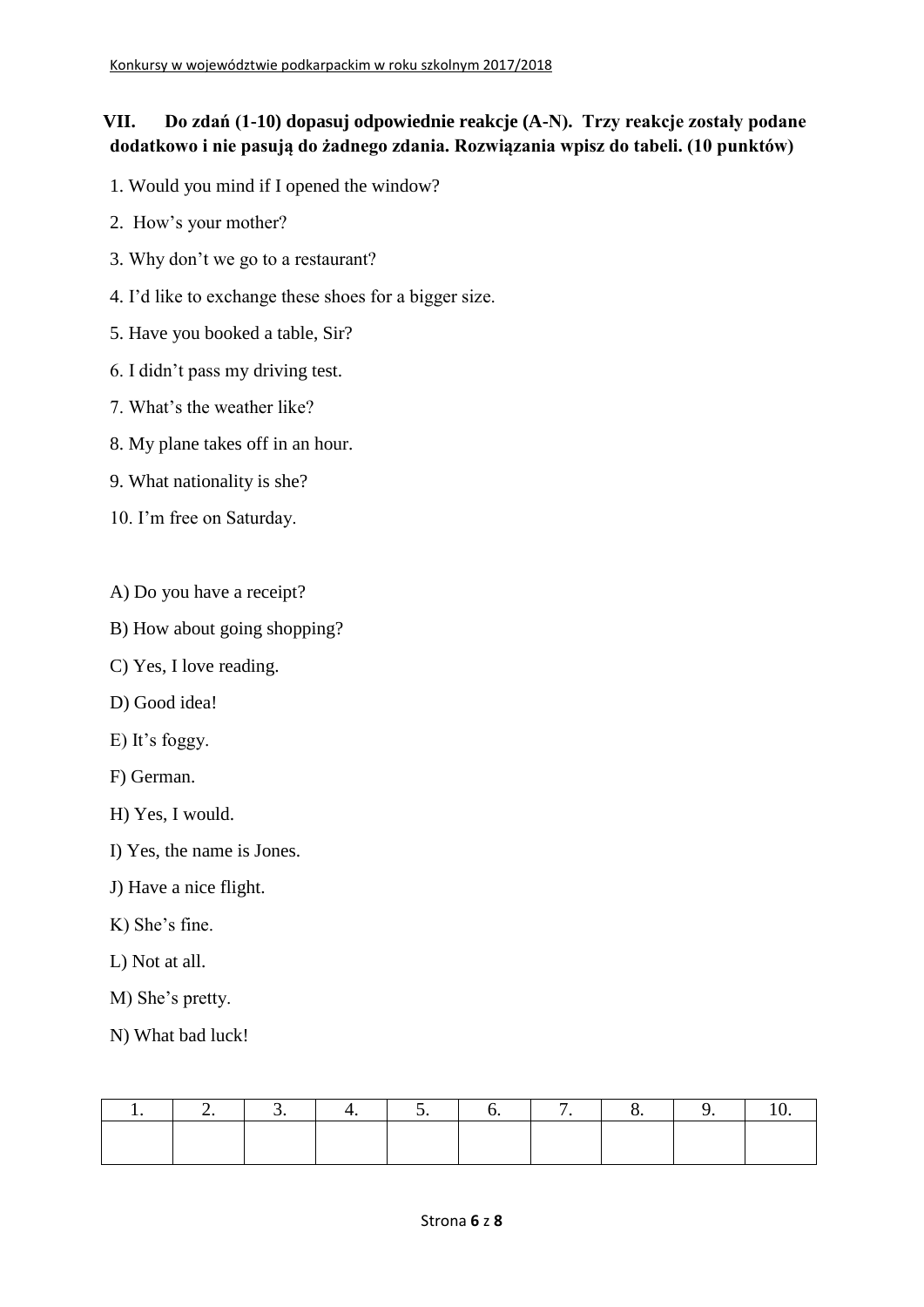# **VIII. Połącz wyrażenia (1-8) z ich objaśnieniami (A-K). Trzy z nich zostały podane dodatkowo i nie pasują do żadnego wyrażenia. Odpowiedzi zapisz w tabeli poniżej. (8 punktów).**

| 1. Stars and Stripes   | A) A monster from Scotland                  |
|------------------------|---------------------------------------------|
| 2. Piccadilly Circus   | B) A district in New York                   |
| 3. Loch Ness           | C) The longest river in the USA             |
| 4. The Big Apple       | D) A famous lake in Scotland                |
| 5. Thistle             | E) The name for New York                    |
| 6. Mississippi         | F) The highest building in London           |
| 7. Manhattan           | G) A royal fortress                         |
| 8. The Tower of London | H) The name of the American flag            |
|                        | I) A famous square and crossroads in London |
|                        | J) The plant symbol of Scotland             |
|                        | K) A famous American dish                   |